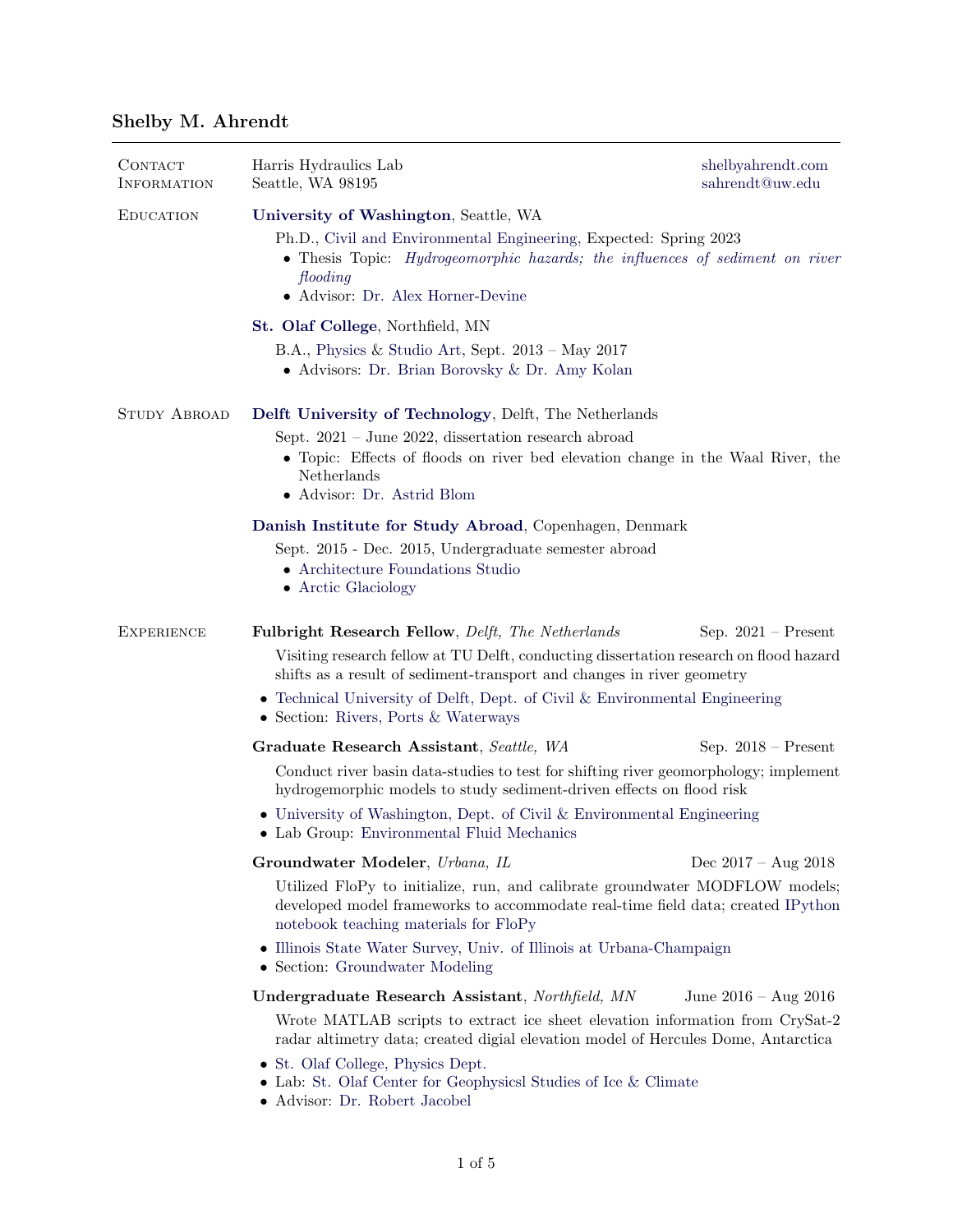#### Conservation Corps Crew:

### Leader (2017), Member (2014) Estes Park, CO May – Aug 2014, 2017

2017: Independently lead crew of six on backcountry projects including bridge design, trail construction & maintenence

2014: Collaborated with the US Forest Service to construct and maintain trails, fell hazard trees, conduct backcountry patrol and repair washout areas; completed Grade-A chainsaw sawyer training

• [Rocky Mountain Conservancy Conservation Corps](https://rmconservancy.org/work-with-us/conservation-corps/)

#### Peer-Reviewed **PUBLICATIONS** 2. Ahrendt, S., Horner-Devine, A. R., Collins, B., Morgan, J., Istanbulluoglu, E., (2022) Channel Conveyance variability can influence flood risk as much as streamflow variaibility in western Washington State, Water Resources Research. <https://doi.org/10.1029/2021WR031890>

1. Morgan, J. A., Kumar, N., Horner-Devine, A. R., Ahrendt, S., Istanbullouglu, E., Bandargoda, C., (2020), Simulating large-scale and long-term fluvial morphodynamics: The efficacy of using a morphological acceleration factor. Geomorphology, 356, p. 107088 <https://doi.org/10.1016/j.geomorph.2020.107088>

## **CONFERENCE**

- 
- Presentations 14. Ahrendt, S. (Presenter), Blom, A., VanDenderen, R. P., Schielen, R. M. J., Horner-Devine, A. R., [The influence of floodplain geometry on riverbed elevation](https://repository.tudelft.nl/islandora/object/uuid%3A453d787c-bcca-4396-a5a5-f41e0a57ab5c) [change within and between floods](https://repository.tudelft.nl/islandora/object/uuid%3A453d787c-bcca-4396-a5a5-f41e0a57ab5c) Poster Presentation at the Netherlands Centre for River Studies, NCR-Days Conference; April 2022; Delft, The Netherlands
	- 13. Ahrendt, S. (Presenter), Horner-Devine, A., Collins, B., Morgan, J. A., Istanbulluoglu, E., Kumar, N., River morphodynamics and flood risk in Western Washington State, US Poster presented at the River, Coastal, Estuarine Morphodynamics Conference; Nov 2021; Online
	- 12. Ahrendt, S. (Presenter), Horner-Devine, A., Kumar, N., Morgan, J. A., Collins, B., Istanbulluoglu, E. ["Understanding Morphologic Flood Risk Relevant to River](https://drive.google.com/file/d/1dbmAxLU0tuSz3hkQ8lhGLvb72OiolAsf/view?usp=sharing) [Management in Western Washington State"](https://drive.google.com/file/d/1dbmAxLU0tuSz3hkQ8lhGLvb72OiolAsf/view?usp=sharing) Oral Presentation at the American Geophysical Union Fall Meeting; Dec 2020; Online
	- 11. Morgan, J. A. (Presenter), Kumar, N., Horner-Devine, A., Ahrendt, S., Ni, W., Istanbulluoglu, E., The effect of upstream sediment supply on flood risk, Poster presentation at the American Geophysical Union Fall Meeting; Dec 2020; Online
	- 10. Ni, W., Horner-Devine, A., Kumar, N., Morgan, J. A., Ahrendt, S., Sun, Z. Impacts of Sea-Level Rise on Morphodynamics and Flooding in an Idealized Estuary, Poster presentation at the American Geophysical Union Fall Meeting; Dec 2020; Online
	- 9. Ahrendt, S. (Presenter), Horner-Devine, Kumar, N., A., Morgan, J. A., Collins, B., Istanbulluoglu, E. [River Morphology and Flood Risk in the Pacific Northwest](https://www.youtube.com/watch?v=WiFBFTHga3M) Oral Presentation at the Community Surface Dynamics Modeling System: Summer Science Series; July 2020; Online
	- 8. Ahrendt, S., (Presenter) A. Horner-Devine, N. Kumar, J. Morgan, B. Collins, E. Istanbulluoglu, C. Bandargoda, A. Pfeiffer, [How is channel capacity connected](https://ui.adsabs.harvard.edu/abs/2019AGUFMEP51A..03A/abstract) [to flood risk in high sediment supply mountain basins?](https://ui.adsabs.harvard.edu/abs/2019AGUFMEP51A..03A/abstract) Oral presentation at the American Geophysical Union Fall Conference; Dec 2019; San Francisco, CA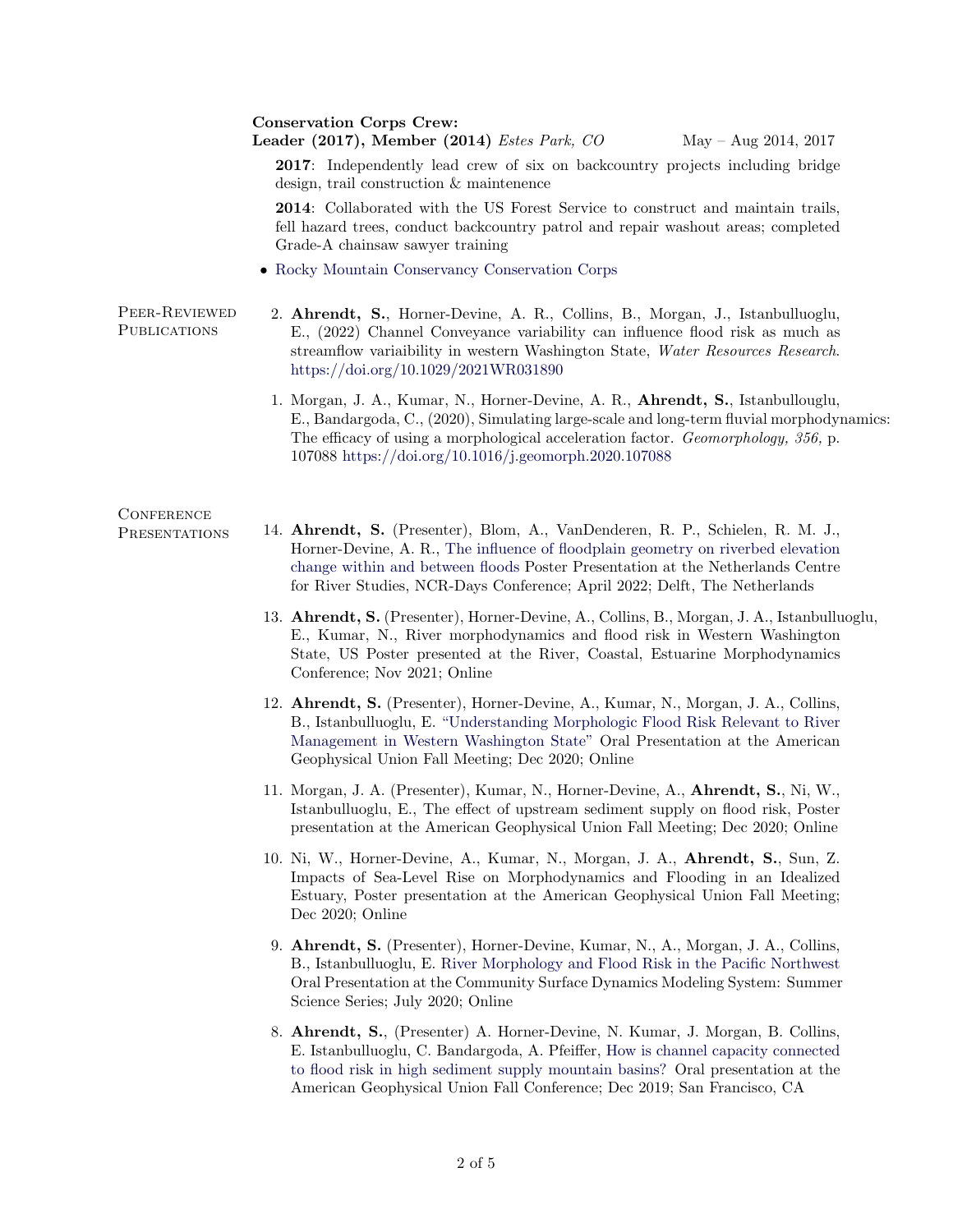- 7. Morgan, J. A. (Presenter), Kumar, N., Horner-Devine, A., Ni, W., Ahrendt, S., Istanbulluoglu, E. Simulating flood risk in a lowland river with high sediment supply. Poster presentation at the American Geophysical Union Fall Conference; Dec 2019; San Francisco, CA
- 6. Ahrendt, S. (Presenter), Morgan, J. A., Horner-Devine, A., Kumar, N., Keck, J., Duan, Z., Istanbulluoglu, E., Bandaragoda, C., Collins, B., Pfeiffer, A. [A](https://csdms.colorado.edu/wiki/2019_CSDMS_meeting-008) [mountain-to-coast hydrogeomorphic modeling framework for flood risk prediction](https://csdms.colorado.edu/wiki/2019_CSDMS_meeting-008) Poster Presentation at the Comminty Surface Dynamics Modeling System Meeting; May 2019; Boulder, CO
- 5. Ahrendt, S. (Presenter), Istanbulluoglu, E., Horner-Devine, A., Mauger, G., Bandaragoda, C., Collins, B., Lundquist, J., Montgomery, D., Kumar, N., Shean, D., Pfeiffer, A., Morgan, J. A., Duan Z., Riedel, J., Kennard P., Anderson, S., Jaeger, K., Whorton E. Integrated Modeling of HydroGeomorphic Hazards (MoHGeoH): Floods, landslides and sediment Poster Presentation at the National Science Foundation PREEVENTS PI Meeting; Sept 2018; Washington D.C.
- 4. Ahrendt, S. (Presenter), Abrams, D. A Head-Specified Model; Concept Proof and Application in the Mahomet Aquifer, Presentation at the Mahomet Aquifer Consortium Meeting; July, 2018; Urbana, IL
- 3. Abrams, D. (Presenter), Ahrendt, S., Hadley, D. [Moving toward a real-time](https://scholarsarchive.byu.edu/iemssconference/2018/Stream-C/20/) [model of groundwater/surface water interactions in two heavily irrigated systems](https://scholarsarchive.byu.edu/iemssconference/2018/Stream-C/20/) Presentation at the International Congress on Environmental Modelling and Software; June 2018; Ft. Collins, CO
- 2. Abrams, D. (Presenter), Ahrendt, S. [ANIMATING THE POTENTIOMETRIC](https://gsa.confex.com/gsa/2018AM/webprogram/Paper321449.html) [SURFACE OF A HEAVILY IRRIGATED AQUIFER,](https://gsa.confex.com/gsa/2018AM/webprogram/Paper321449.html) Presentation at the GSA Annual Meeting; Jan 2018; Indianapolis, IN
- 1. Ahrendt, S. (Presenter), Jacobel, Christianson, Steig, Porter (2016). [A New](https://ui.adsabs.harvard.edu/abs/2016AGUFM.C11A0739A/abstract) [Digital Elevation Model for Hercules Dome, Antarctica from CryoSat-2 Altimetry](https://ui.adsabs.harvard.edu/abs/2016AGUFM.C11A0739A/abstract) [– Toward Site Selection for the Next Antarctic Deep Ice Core](https://ui.adsabs.harvard.edu/abs/2016AGUFM.C11A0739A/abstract) Poster presentation at the American Geophysical Union Fall Conference; Dec 2016; San Francisco, CA

TEACHING & **MENTORING** Research Advisor for Two Undergraduate Students June 2021 - Sept. 2022 University of Washington, Seattle, WA

> • Contributed to NSF application for REU funding for undergraduate students to work on river & landslide modeling; advertised and interviewed position; operated as primary advisor for two students involving weekly check-ins, project development, and developing materials for learning Python coding and modeling

[Earth Surface Processes Institute \(ESPIn\) Program Mentor](https://csdms.colorado.edu/wiki/SpringSchool2022) June 2021 Community Surface Dynamics Modeling Systems Lab, Boulder, CO

• Mentored project teams in week long program on earth surface processes modeling; helped with Python coding bugs, provided programming advice and project guidance

Teaching Assistant: [Hydraulics of Sediment Transport](https://www.washington.edu/students/crscat/cewa.html#cewa574) April 2021 - June 2021 University of Washington, Seattle, WA

• Lab instructor for weekly, hour-long labs on sediment-transport modeling in HEC-RAS; developed HEC-RAS project guidelins and augmented lab material; graded course homework and exams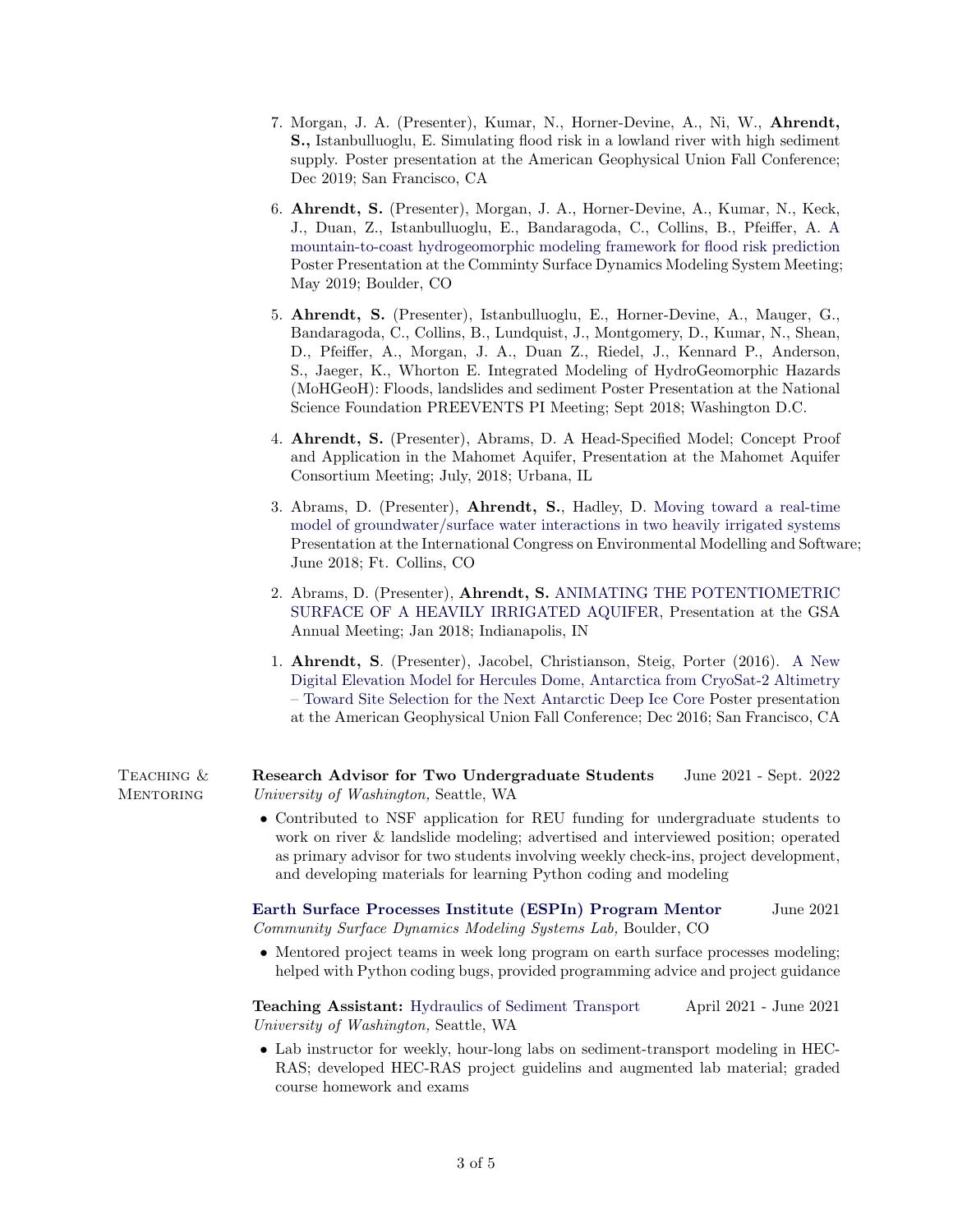|                              | <b>Teaching Assistant:</b> Hydrology & Environmental Fluid Mechanics April - June 2021<br>University of Washington, Seattle, WA                                                                |                       |  |
|------------------------------|------------------------------------------------------------------------------------------------------------------------------------------------------------------------------------------------|-----------------------|--|
|                              | • Developed and taught weekly, hour-long workshops; attended synchronous virtual<br>class sessions and facilitated in-class group work                                                         |                       |  |
|                              | <b>Teaching Assistant:</b> Intro to Fluid Mechanics<br>University of Washington, Seattle, WA                                                                                                   | Jan - March 2020      |  |
|                              | • Taught biweekly, hour-long workshops; ran lab sessions and office hours; proctored<br>& graded tests; delivered class lecture on dimensional analysis                                        |                       |  |
|                              | Python Workshop Instructor: ENIGMMA Program<br>Illinois State Water Survey, Urbana, IL                                                                                                         | Jan 2020 - April 2020 |  |
|                              | • Lead and co-led bi-weekly, two-hour workshops on using Python and FloPy for<br>groundwater modeling; developed Jupyter Notebook Tutorials                                                    |                       |  |
|                              | <b>Teaching Assistant:</b> Introductory Astronomy<br><i>St. Olaf College Physics Dept.</i> , Northfield, MN                                                                                    | Feb 2014 - May 2014   |  |
|                              | • Attended class lectures and facilitated in-class discussions; graded student work;<br>set up and configured Celestron telescope equipment and instructed biweekly star-<br>watching sessions |                       |  |
| HONORS AND<br>AWARDS         | . Open Earthscape Summer Fellowship<br>Community Surface Dynamics Modeling System<br>The University of Colorado, Boulder                                                                       | 2022                  |  |
|                              | • Fulbright Research Fellowship<br>The Netherlands Fulbright Commission $\&$<br>Netherlands-America Foundation (NAF)                                                                           | $2021 - 2022$         |  |
|                              | . Ann Bostrom Research Award<br>University of Washington                                                                                                                                       | 2021                  |  |
|                              | • NSF Graduate Research Fellowship, Honorable Mention                                                                                                                                          | 2019                  |  |
|                              | Valle Scholarship<br>Civil & Environmental Engineering Dept.<br>University of Washington, Seattle                                                                                              | 2018                  |  |
|                              | . Presidential Scholarship<br>St. Olaf College                                                                                                                                                 | 2013-2017             |  |
|                              | . Sigma Pi Sigma Physics Honor Society<br>Induction: St. Olaf College Physics Dept.                                                                                                            | 2016                  |  |
|                              | . Academic All-American<br>US Collegiate Ski Nationals                                                                                                                                         | 2014 & 2015           |  |
|                              | . All-American Athlete<br>US Collegiate Ski Nationals, Nordic Skiing<br>• 2014: 1st Place (Team); 7th Place (Individual) $Bend$ , OR<br>$\bullet$ 2015: 8th Place (Individual) Lake Placid, NY | 2014 & 2015           |  |
| PROFESSIONAL<br>ACTIVITIES & | Reviewer<br>Water Resources Research                                                                                                                                                           |                       |  |

Writing

 $\begin{array}{lll} \textbf{OUTREACH} \end{array}$